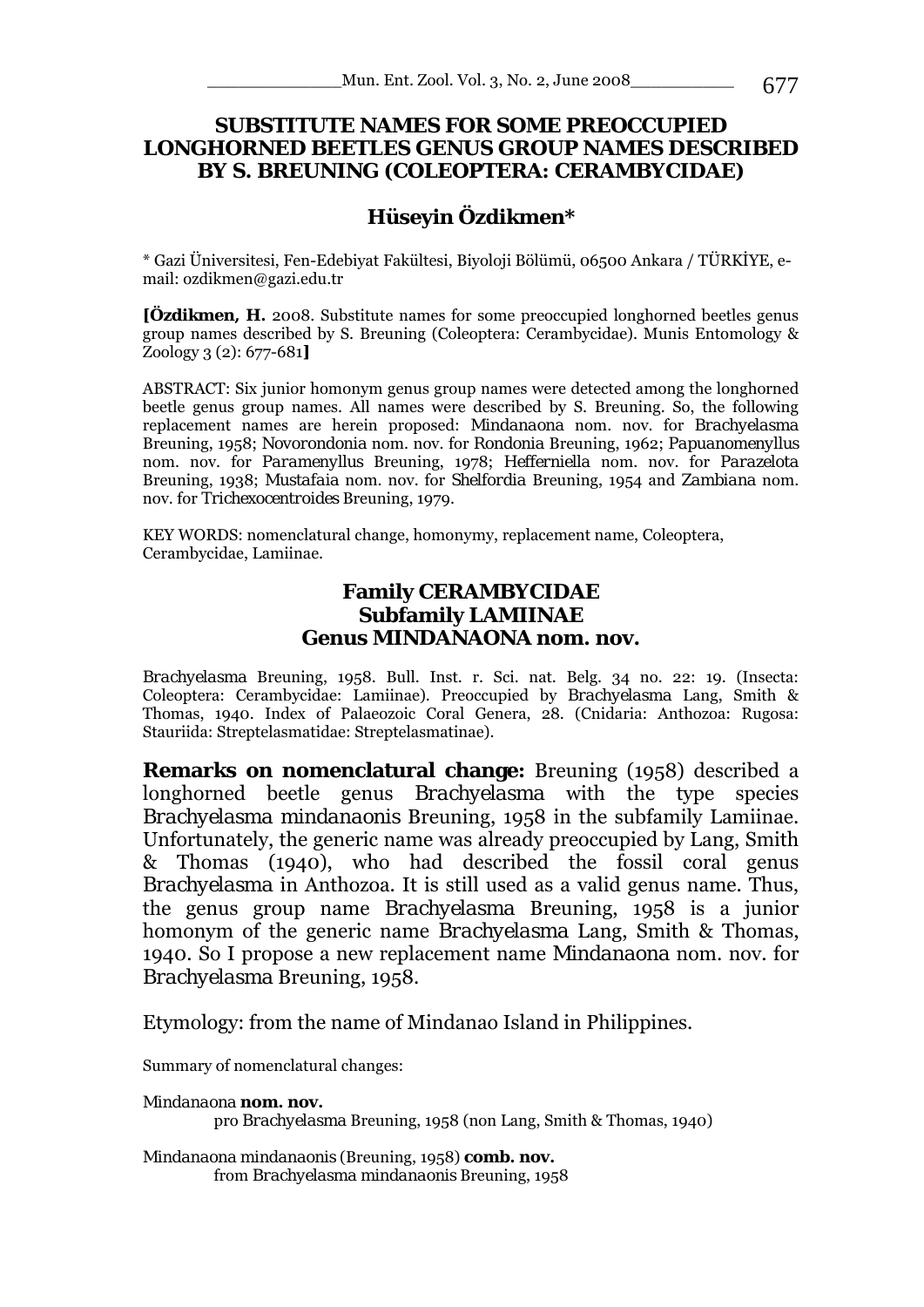# **Genus** *NOVORONDONIA* **nom. nov.**

*Rondonia* Breuning, 1962. Bull. Soc. r. Sci. nat. Laos No. 3: 7. (Insecta: Coleoptera: Cerambycidae : Lamiinae). Preoccupied by *Rondonia* Travassos, 1920. Rev. vet. zootech. Rio de Janeiro, 1919, 62. (Nematoda : Atractidae).

**Remarks on nomenclatural change:** The genus *Rondonia* was erected by Travassos, 1920 with the type species *Rondonia rondoni*  Travassos, 1920 in Nematoda. The genus is still used as a valid name in the family Atractidae. Later, the longhorned beetle genus name *Rondonia*  was proposed by Breuning, 1962 with the type species *Rondonia ropicoides* Breuning, 1962 in the family Cerambycidae. However, the genus group name *Rondonia* Breuning, 1962 is invalid under the law of homonymy, being a junior homonym of the genus *Rondonia* Travassos, 1920. So I propose to substitute the junior homonym name *Rondonia*  Breuning, 1962 for the name *Novorondonia* nom. nov.

Etymology: from the Latin word "nova" (meaning "new" in English)  $+$ current genus name.

Summary of nomenclatural changes:

*Novorondonia* **nom. nov.**  pro *Rondonia* Breuning, 1962 (non Travassos, 1920)

*Novorondonia ropicoides* (Breuning, 1962) **comb. nov.**  from *Rondonia ropicoides* Breuning, 1962

*Novorondonia bisignata* (Hayashi, 1976) **comb. nov.**  from *Rondonia bisignata* Hayashi, 1976

# **Genus** *MIMOMENYLLUS* **Breuning, 1973 Subgenus** *PAPUANOMENYLLUS* **nom. nov.**

*Paramenyllus* Breuning, 1978. Miscelanea zool. Barcelona 4 (2): 135. (Insecta: Coleoptera: Cerambycidae: Lamiinae). Preoccupied by *Paramenyllus* Breuning, 1938. Festschr. E. Strand, 4, 360. (Insecta: Coleoptera: Cerambycidae: Lamiinae).

**Remarks on nomenclatural change:** The generic name *Paramenyllus* Breuning, 1938 was proposed for a genus of longhorned beetle family Cerambycidae with the type species *Paramenyllus albolateralis* Breuning, 1938. Subsequently, the genus group name *Paramenyllus* Breuning, 1978 was introduced for a new longhorned beetle subgenus (with the type species *Mimomenyllus* (*Paramenyllus*) *ochreithorax* Breuning, 1978 by original designation and monotypy). Thus, the subgenus *Paramenyllus* Breuning, 1978 is a junior homonym of the generic name *Paramenyllus* Breuning, 1938. So I propose for the subgenus name *Paramenyllus* Breuning, 1978 the new replacement name *Papuanomenyllus* nom. nov.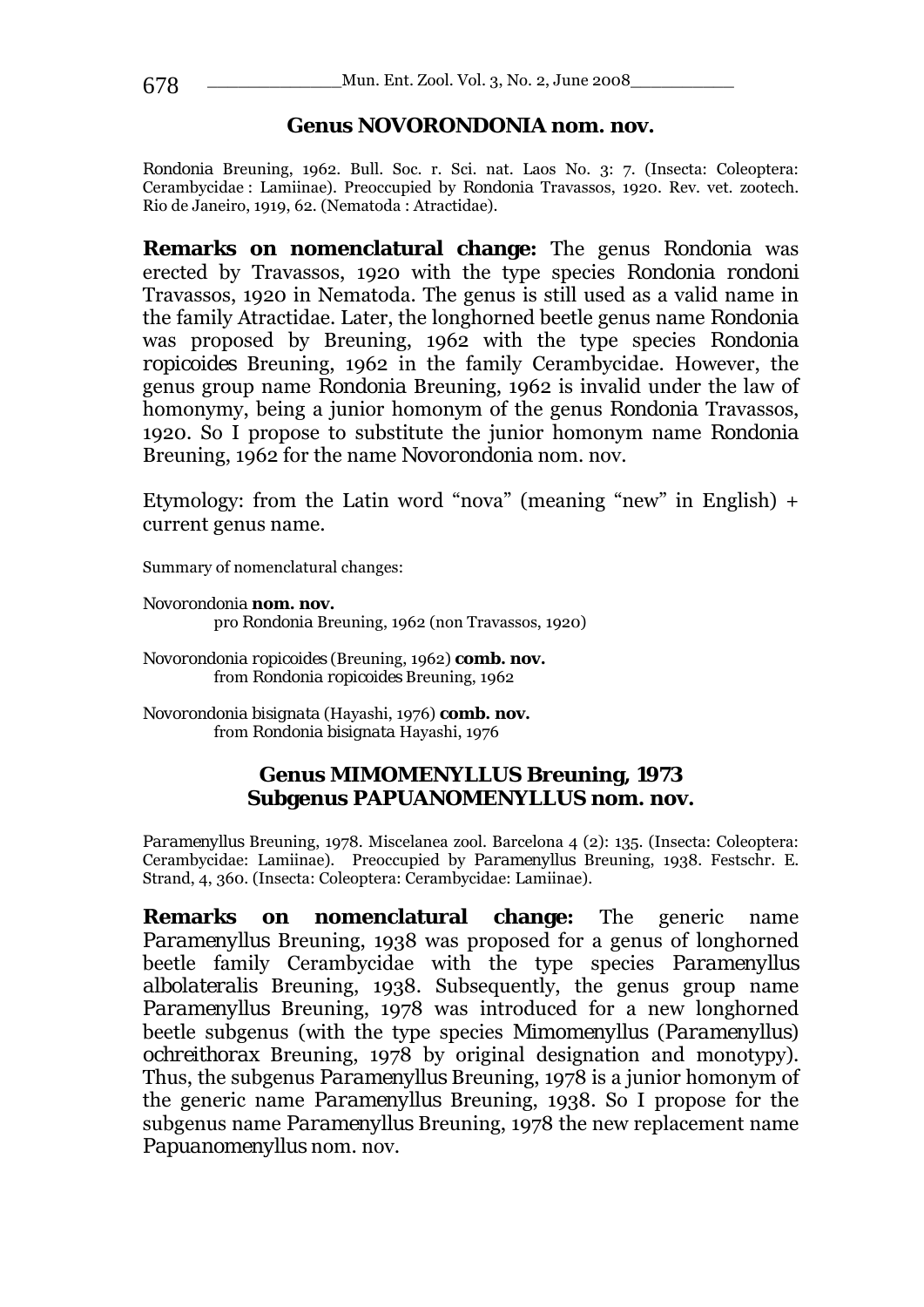Etymology: from Papua New Guinea that is the distributional area of the subgenus *Paramenyllus* Breuning, 1978.

Summary of nomenclatural changes:

Genus *Mimomenyllus* Breuning, 1973

Subgenus *Papuanomenyllus* **nom. nov.**  pro *Paramenyllus* Breuning, 1978 (non Breuning, 1938)

*Mimomenyllus* (*Papuanomenyllus*) *ochreithorax* (Breuning, 1978) **comb. nov.**  from *Mimomenyllus* (*Paramenyllus*) *ochreithorax* Breuning, 1978

### **Genus** *PSEUDOZELOTA* **Breuning, 1936 Subgenus** *HEFFERNIELLA* **nom. nov.**

*Parazelota* Breuning, 1938. Festschr. E. Strand, 4, 208. (Insecta: Coleoptera: Cerambycidae: Lamiinae). Preoccupied by *Parazelota* Meyrick, 1913. Ann. Transvaal Mus., 3, 319. (Insecta: Lepidoptera: Yponomeutidae: Yponomeutinae).

**Remarks on nomenclatural change:** The longhorned beetle *Parazelota* Breuning, 1938 was established for a subgenus of the genus *Pseudozelota* Breuning, 1936 with the type species *Acanthocacia punctipennis* Schwarzer, 1930 in the family Cerambycidae. Nevertheless the name *Parazelota* is already occupied. Meyrick (1913) proposed a moth genus name *Parazelota* with the type species *Parazelota dryotoma*  Meyrick, 1913 by monotypy for Lepidoptera. Thus the longhorned beetle subgenus *Parazelota* Breuning, 1938 is a junior homonym of *Parazelota*  Meyrick, 1913 (Lep.: Yponomeutidae). I suggest here that the name *Hefferniella* should be erected as a replacement name for *Parazelota*  Breuning, 1938.

Etymology: The subgenus name is dedicated to Daniel J. Heffern (USA).

Summary of nomenclatural changes:

Genus *Pseudozelota* Breuning, 1936

Subgenus *Hefferniella* **nom. nov.**  pro *Parazelota* Breuning, 1938 (non Meyrick, 1913)

*Pseudozelota* (*Hefferniella*) *mima* (Breuning, 1938) **comb. nov.**  from *Pseudozelota* (*Parazelota*) *mima* Breuning, 1938 = *Parazelota mima* Breuning, 1938

*Pseudozelota* (*Hefferniella*) *punctipennis* (Schwarzer, 1930) **comb. nov.**  from *Pseudozelota* (*Parazelota*) *punctipennis* (Schwarzer, 1930) = *Acanthocacia punctipennis* Schwarzer, 1930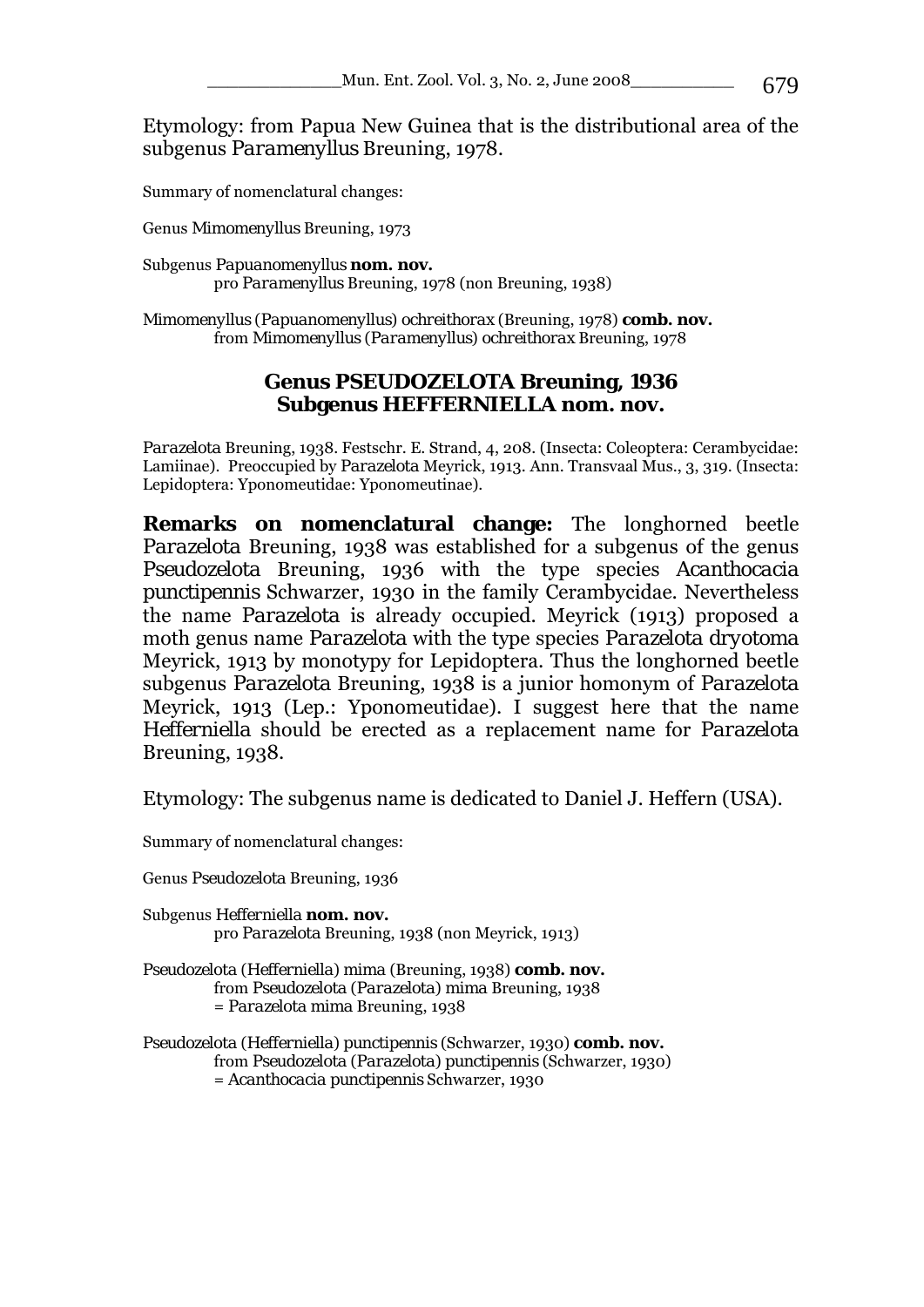# **Genus** *ENTELOPES* **Guérin-Méneville, 1844 Subgenus** *MUSTAFAIA* **nom. nov.**

*Shelfordia* Breuning, 1954. Ent. Arb. Mus. Frey, 5, 479. (Insecta: Coleoptera: Cerambycidae: Lamiinae). Preoccupied by *Shelfordia* Cameron, 1902. J. Straits Asiat. Soc., 37, 35. (Insecta: Hymenoptera: Apocrita: Ichneumonoidea: Braconidae).

**Remarks on nomenclatural change:** The name *Shelfordia* was initially introduced by Macquart, 1851 for a genus of the bees family Braconidae. Subsequently, Breuning, 1954 described a longhorned beetle subgenus *Shelfordia* for the genus *Entelopes* Guérin-Méneville, 1844 under the same generic name (with the type species *Entelopes shelfordi*  Aurivillius, 1923). Thus, the genus group name *Shelfordia* Breuning, 1954 is a junior homonym of the genus *Shelfordia* Cameron, 1902 (Hymenoptera). So I propose a new replacement name *Mustafaia* nom. nov. for the subgenus name *Shelfordia* Breuning, 1954.

Etymology: The subgenus name is dedicated to Mustafa Darılmaz (Turkey).

Summary of nomenclatural changes:

Genus *Entelopes* Guérin-Méneville, 1844

```
Subgenus Mustafaia nom. nov.
```
Pro *Shelfordia* Breuning, 1954 (non Cameron, 1902; nec Stummer-Traunfels, 1902)

*Entelopes* (*Mustafaia*) *fuscotarsalis* (Breuning, 1954) **comb. nov.**  from *Entelopes* (*Shelfordia*) *fuscotarsalis* Breuning, 1954 = *Entelopes fuscotarsalis* Breuning, 1954

*Entelopes* (*Mustafaia*) *shelfordi* (Aurivillius, 1923) **comb. nov.**  from *Entelopes* (*Shelfordia*) *shelfordi* (Aurivillius, 1923) = *Entelopes shelfordi* Aurivillius, 1923

# **Genus** *ZAMBIANA* **nom. nov.**

*Trichexocentroides* Breuning, 1979. Bulletin Soc. ent. Mulhouse 1979 (juillet-septembre): 46. (Insecta: Coleoptera: Cerambycidae: Lamiinae). Preoccupied by *Trichexocentroides*  Breuning, 1957. Faune Madagascar 4: 236. (Insecta: Coleoptera: Cerambycidae: Lamiinae).

**Remarks on nomenclatural change:** The African longhorned beetle genus name *Trichexocentroides* was proposed by Breuning (1979) as an objective replacement name for the genus *Trichexocentrus* Breuning, 1978 in the family Cerambycidae. The type species of this monotypic genus is *Trichexocentrus usambaricus* Breuning, 1978. Nevertheless the name *Trichexocentroides* is already occupied. Since Breuning (1957) described a Madagascaran subgenus with the name *Trichexocentroides,*  for the genus *Exocentroides* Breuning, 1957 with the type species *Exocentroides* (*Trichexocentroides*) *flavipennis* Breuning, 1957 for Cerambycidae. Thus the genus name *Trichexocentroides* Breuning, 1979